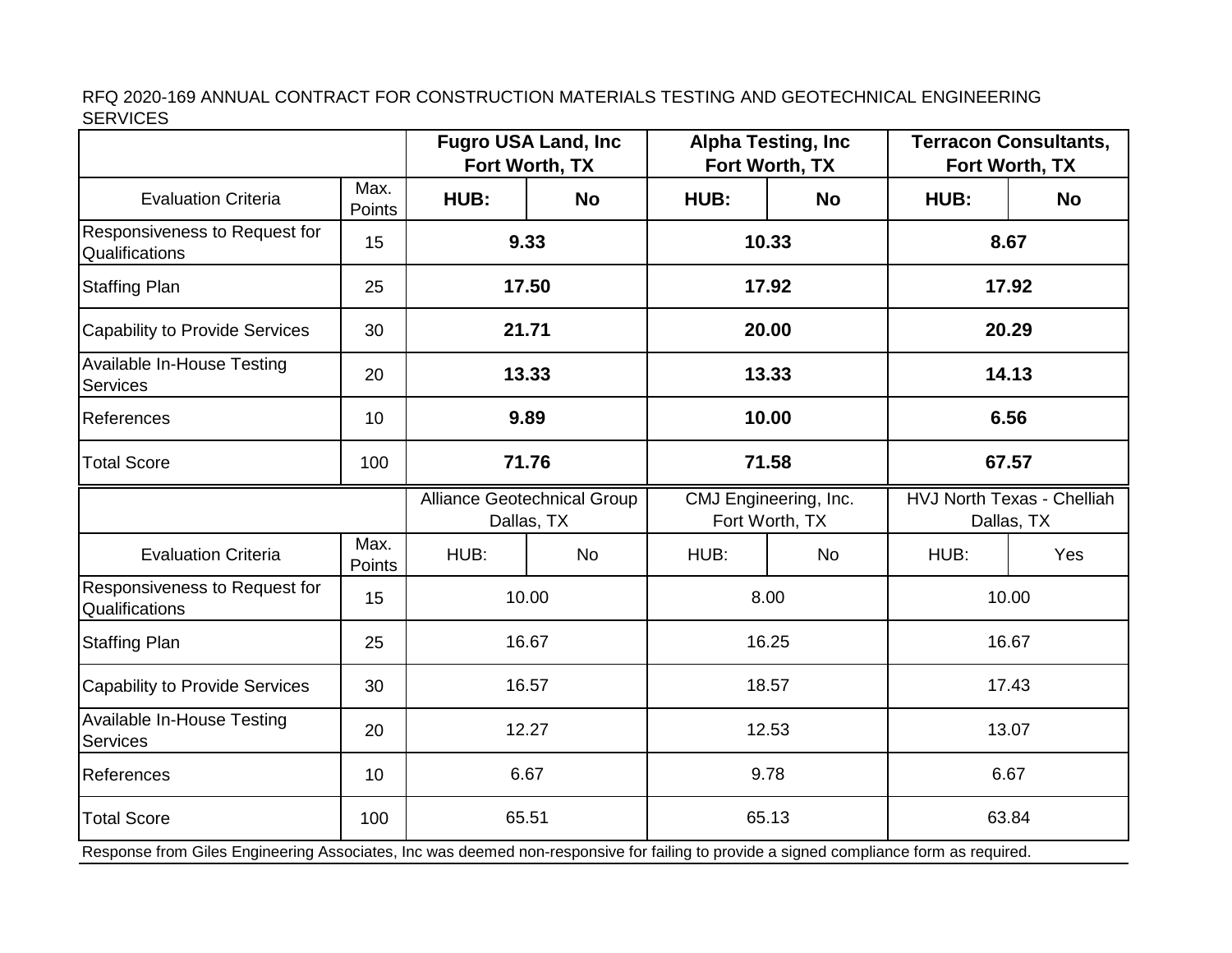|                                                                                                                                        |                       | Wood Environment &<br>Dallas, TX        |           | <b>ECS Southwest, LLP</b><br>Fort Worth, TX |           | Arias & Associates<br>Arlington, TX           |     |
|----------------------------------------------------------------------------------------------------------------------------------------|-----------------------|-----------------------------------------|-----------|---------------------------------------------|-----------|-----------------------------------------------|-----|
| <b>Evaluation Criteria</b>                                                                                                             | Max.<br><b>Points</b> | HUB:                                    | <b>No</b> | HUB:                                        | <b>No</b> | HUB:                                          | Yes |
| Responsiveness to Request for<br>Qualifications                                                                                        | 15                    | 9.67                                    |           | 8.67                                        |           | 9.33                                          |     |
| <b>Staffing Plan</b>                                                                                                                   | 25                    | 16.25                                   |           | 15.83                                       |           | 15.42                                         |     |
| <b>Capability to Provide Services</b>                                                                                                  | 30                    | 16.86                                   |           | 16.86                                       |           | 18.00                                         |     |
| <b>Available In-House Testing</b><br>Services                                                                                          | 20                    | 11.73                                   |           | 12.27                                       |           | 13.33                                         |     |
| References                                                                                                                             | 10                    | 9.33                                    |           | 10.00                                       |           | 6.67                                          |     |
| <b>Total Score</b>                                                                                                                     | 100                   | 63.84                                   |           | 63.63                                       |           | 62.75                                         |     |
|                                                                                                                                        |                       | Landtec Engineers, LLC<br>Mansfield, TX |           | Raba Kistner, Inc.<br>Farmers Branch, TX    |           | D&S Engineering Labs, LLC<br>Collinsville, TX |     |
| <b>Evaluation Criteria</b>                                                                                                             | Max.<br>Points        | HUB:                                    | <b>No</b> | HUB:                                        | Yes       | HUB:                                          | Yes |
| Responsiveness to Request for<br>Qualifications                                                                                        | 15                    | 7.67                                    |           | 9.33                                        |           | 9.67                                          |     |
| <b>Staffing Plan</b>                                                                                                                   | 25                    | 15.42                                   |           | 15.42                                       |           | 15.83                                         |     |
| <b>Capability to Provide Services</b>                                                                                                  | 30                    | 17.43                                   |           | 16.86                                       |           | 16.86                                         |     |
| <b>Available In-House Testing</b><br>Services                                                                                          | 20                    | 12.00                                   |           | 10.40                                       |           | 12.53                                         |     |
| References                                                                                                                             | 10                    | 10.00                                   |           | 9.89                                        |           | 6.67                                          |     |
| <b>Total Score</b>                                                                                                                     | 100                   | 62.52                                   |           | 61.90                                       |           | 61.56                                         |     |
| Response from Giles Engineering Associates, Inc was deemed non-responsive for failing to provide a signed compliance form as required. |                       |                                         |           |                                             |           |                                               |     |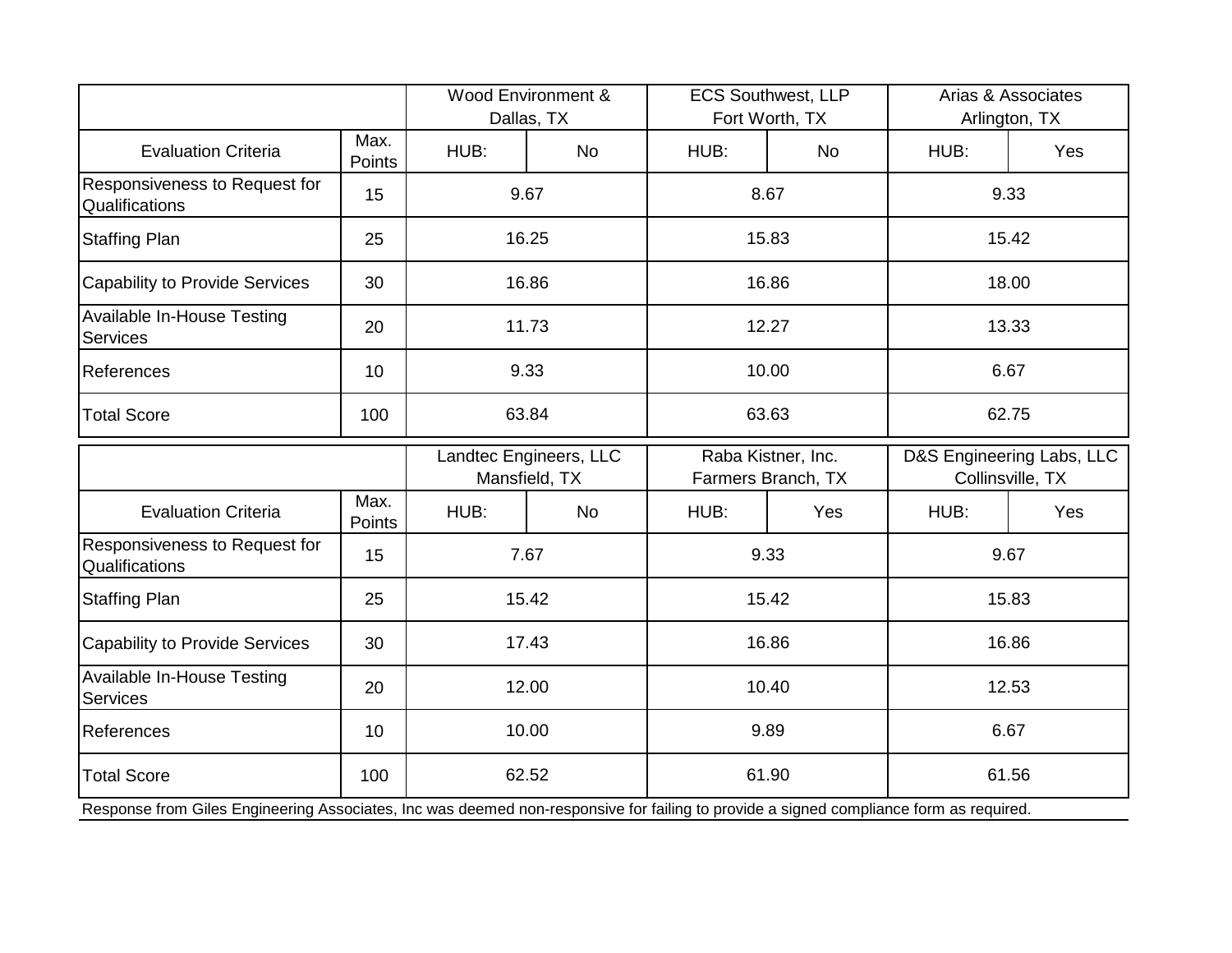|                                                                                                                                        |                | PaveTex Engineering, LLC<br>Fort Worth, TX |           | EST Inc.<br>Arlington, TX           |           | <b>Braun Intertec Corporation</b><br>Dallas, TX |           |
|----------------------------------------------------------------------------------------------------------------------------------------|----------------|--------------------------------------------|-----------|-------------------------------------|-----------|-------------------------------------------------|-----------|
| <b>Evaluation Criteria</b>                                                                                                             | Max.<br>Points | HUB:                                       | <b>No</b> | HUB:                                | <b>No</b> | HUB:                                            | <b>No</b> |
| Responsiveness to Request for<br>Qualifications                                                                                        | 15             | 8.00                                       |           | 8.00                                |           | 8.33                                            |           |
| <b>Staffing Plan</b>                                                                                                                   | 25             | 14.58                                      |           | 16.67                               |           | 16.67                                           |           |
| <b>Capability to Provide Services</b>                                                                                                  | 30             | 16.86                                      |           | 17.43                               |           | 15.71                                           |           |
| Available In-House Testing<br><b>Services</b>                                                                                          | 20             | 12.53                                      |           | 12.00                               |           | 12.00                                           |           |
| References                                                                                                                             | 10             | 9.33                                       |           | 6.67                                |           | 6.67                                            |           |
| <b>Total Score</b>                                                                                                                     | 100            | 61.30                                      |           | 60.77                               |           | 59.38                                           |           |
|                                                                                                                                        |                | Tolunay-Wong Engineers,<br>Fort Worth, TX  |           | Mas-Tek Engineering &<br>Dallas, TX |           | Terradyne Engineering, Inc.<br>Euless, TX       |           |
| <b>Evaluation Criteria</b>                                                                                                             | Max.<br>Points | HUB:                                       | Yes       | HUB:                                | Yes       | HUB:                                            | No        |
| Responsiveness to Request for<br>Qualifications                                                                                        | 15             | 10.33                                      |           | 7.67                                |           | 7.33                                            |           |
| <b>Staffing Plan</b>                                                                                                                   | 25             | 15.83                                      |           | 15.00                               |           | 15.83                                           |           |
| <b>Capability to Provide Services</b>                                                                                                  | 30             | 16.86                                      |           | 18.86                               |           | 16.57                                           |           |
| Available In-House Testing<br>Services                                                                                                 | 20             | 13.07                                      |           | 9.87                                |           | 10.40                                           |           |
| References                                                                                                                             | 10             | 3.22                                       |           | 3.33                                |           | 6.67                                            |           |
| <b>Total Score</b>                                                                                                                     | 100            | 59.31                                      |           | 57.84                               |           | 56.80                                           |           |
| Response from Giles Engineering Associates, Inc was deemed non-responsive for failing to provide a signed compliance form as required. |                |                                            |           |                                     |           |                                                 |           |